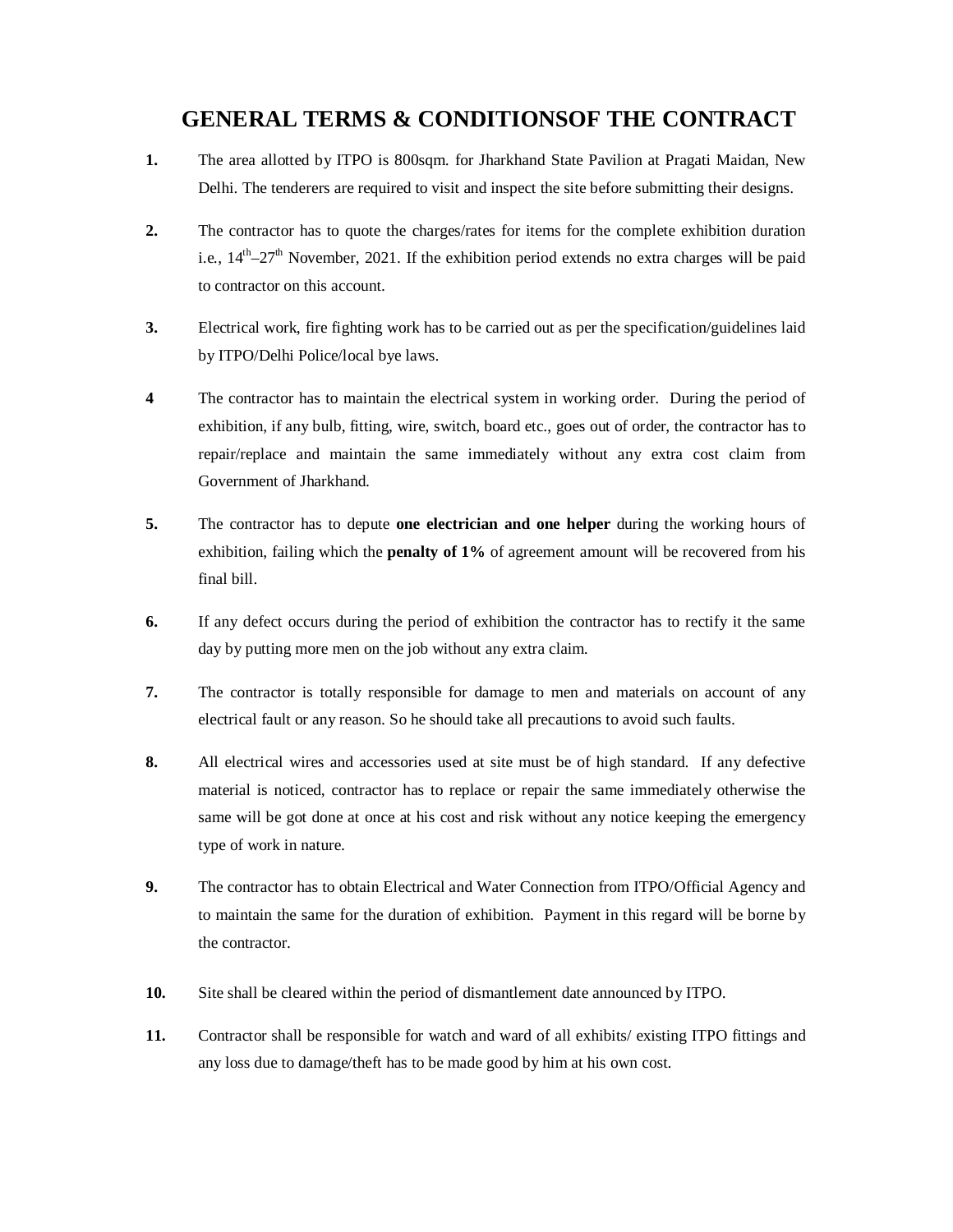- **12.** All Insurance, as required by the ITPO and necessary status clearance will have to be obtained by the agency at its own cost.
- **13.** Nothing extra will be paid for installation period, dismantling period or the extension period, if the exhibition is extended by ITPO as per their notifications.
- **14.** The work has to be completed on or before 12.11.2021 to the satisfaction of Government of Jharkhand. In case of delay, the penalty @2% of agreement amount per day will be imposed.
- **15.** Government of Jharkhand reserves the right to increase, decrease or modify the items included in the agreement.
- 16. New modular systems should only be used.
- **17.** If required, help to be extended by the agency for fixing translites /murals and other decorative/display panels.

## **18 Payment Terms:**

Payments of the project cost to the selected agency will be made as follows

- (a) 40% payment on handing over the commissioned pavilion.
- (b) Balance 50% on conclusion of exhibition after extension if any and after getting clearance certificate from the Organizer. The final payment will be given to the contractor after scrutinizing the work done as mentioned in the work order. If the work done was not found according to work order, the payment will be deducted item wise in proportional rate.
- **19.** Timely erection and dismantling of stand during the breakdown period as prescribed by the ITPO shall be done by the agency itself  $\&$  rental charges as quoted are deemed to be inclusive of the same. Any penalty levied by the ITPO for not removing the stand within the scheduled time shall be borne by the agency and for this delay/penalty; Government of Jharkhand shall not be responsible in any matter what-so-ever.

## **20 The charges should be inclusive of :-**

- (i) Transportation of all material during erection and dismantling of pavilion.
- (ii) Clearing of site i.e., leaving the site in the same shape as given before commencement of erection work.
- (iii) Insurance for materials and third party liability for workmen/ others as required for erecting/dismantling the pavilion for the appropriate period.